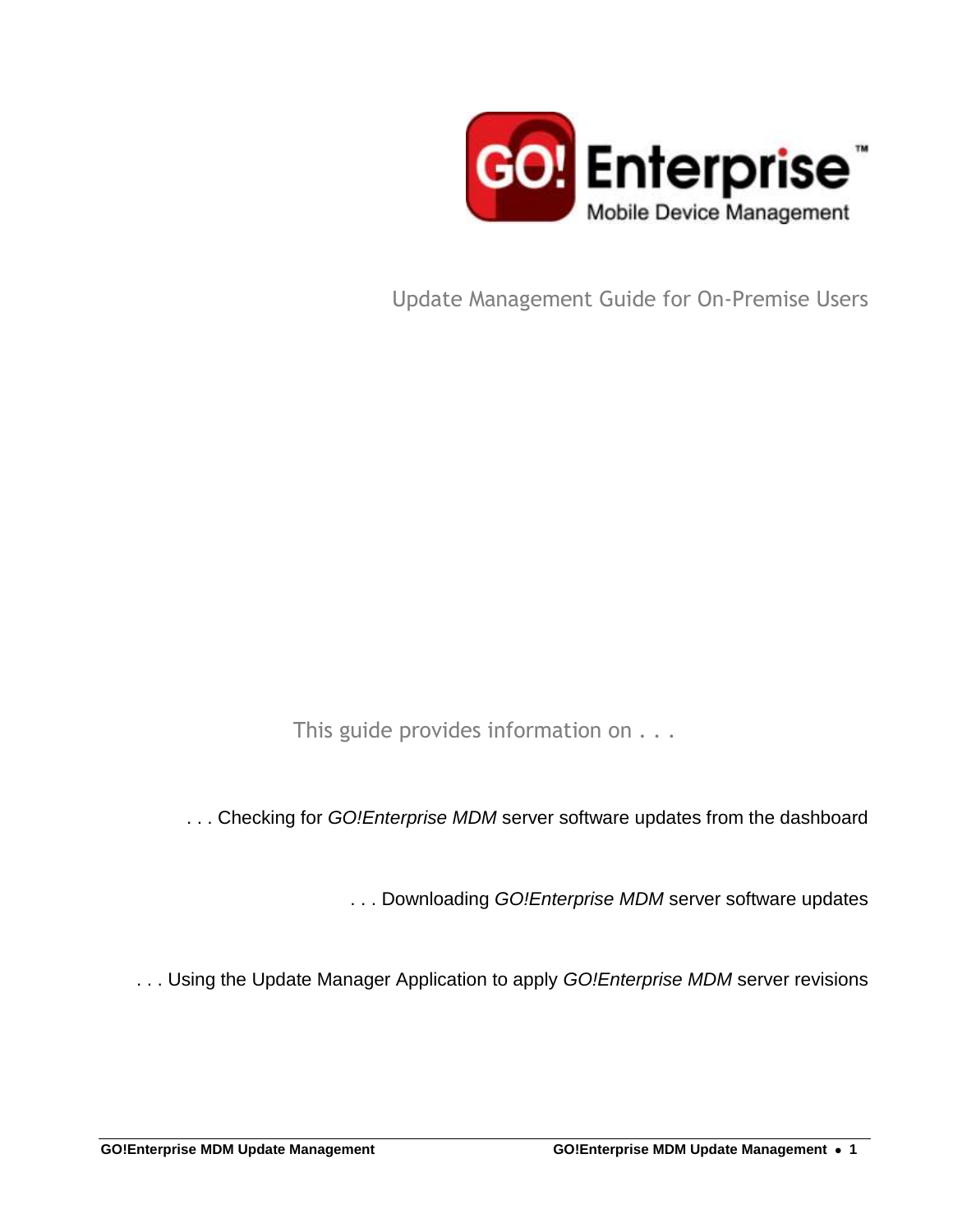## **Table of Contents**

| <b>GO!Enterprise MDM Update Management</b> | 3 |
|--------------------------------------------|---|
| <b>Update Management Dashboard</b>         | Δ |
| The Update Manager Application             | 8 |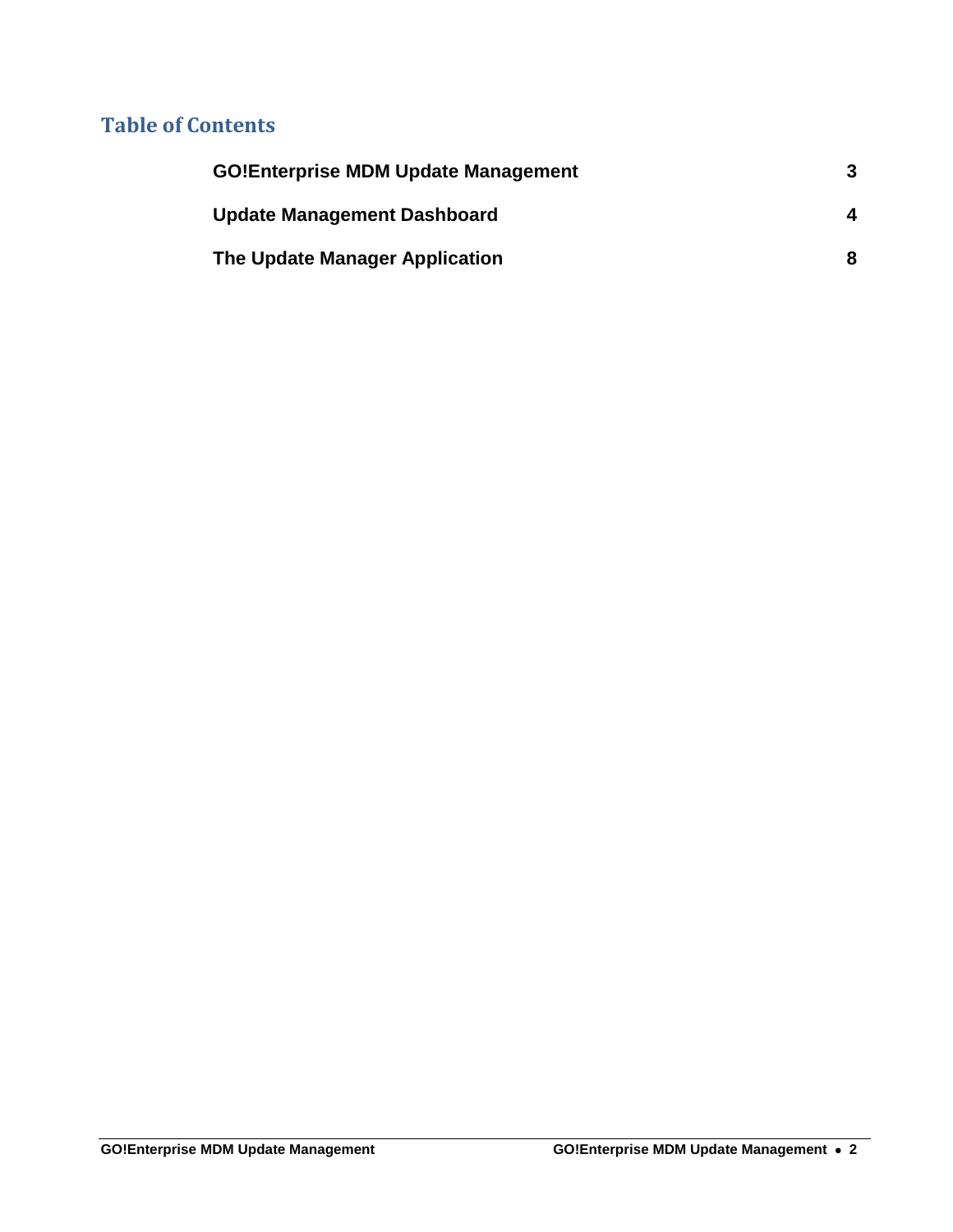# <span id="page-2-0"></span>**GO!Enterprise MDM Update Management**

The *GO!Enterprise MDM* server product has integrated update management features that facilitate smooth and convenient software updates to the *GO!Enterprise MDM* server. These features include the dashboard's *Update Management* page and the *Update Manager* application, which is used on the physical *GO!Enterprise MDM* server(s) to apply updates.

#### **Update Management in the Dashboard** provides:

- Sections that display current information about available updates and historical information about versions already applied using the *Update Manager* application
- An option to check for updates
- An option to download the available update(s)

#### **Update Manager Application** allows you to:

- View information about the currently available updates(s)
- Download available updates
- Apply available updates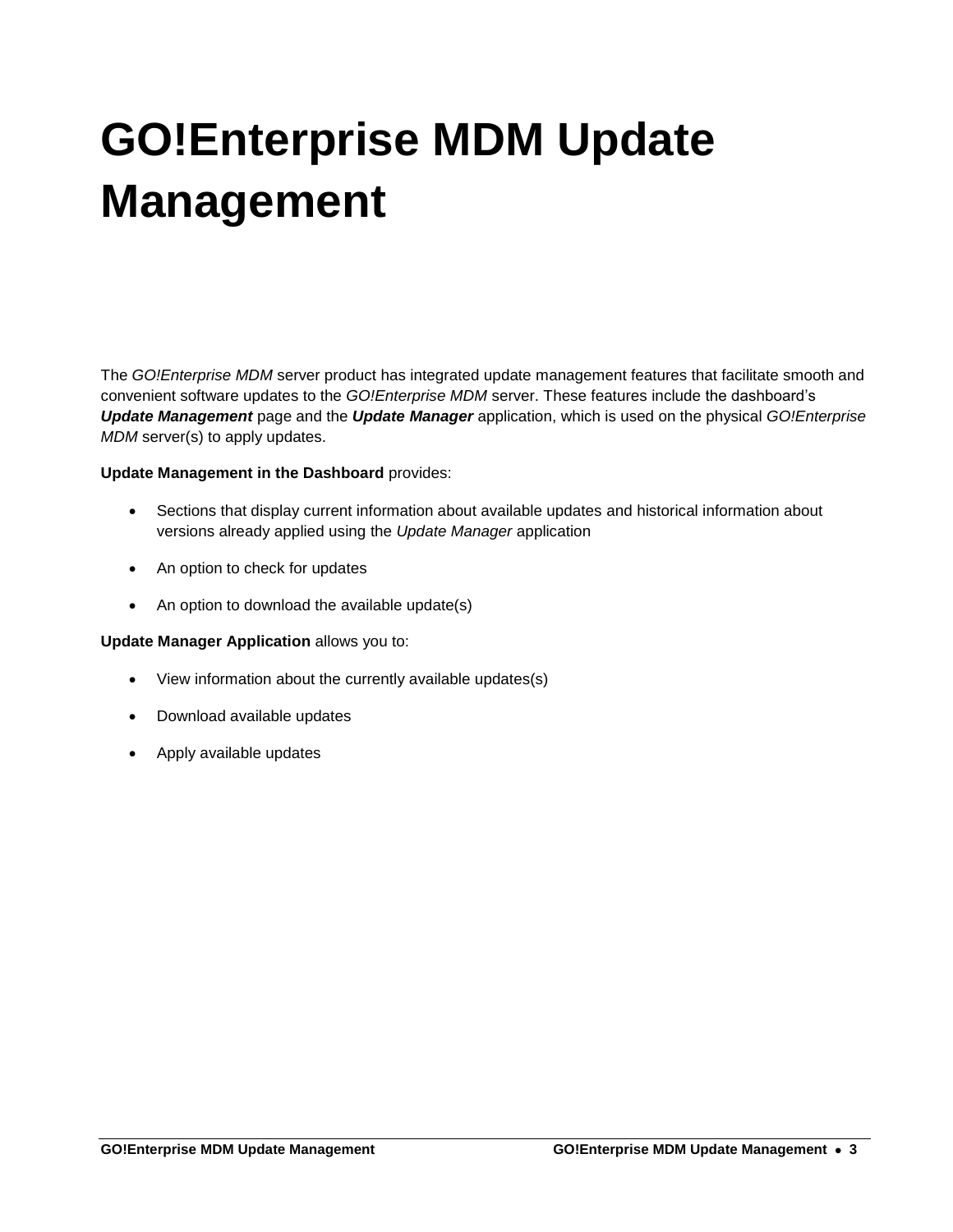## <span id="page-3-0"></span>**Update Management Dashboard**

## **Checking for Updates and Update Notifications**

The *GO!Enterprise MDM* server automatically checks for updates once every 24 hours and whenever you initiate a manual license validation (using the *Validate License* button in *Organization Settings*). You can also initiate an on-demand check by using the *Check For Updates* button in the *Update Management* page of the dashboard.

When an update is available, system administrators logging into the *GO!Enterprise MDM* dashboard will see a notification for the update in the lower left corner of the dashboard. The notification fades away automatically or the administrator can dismiss it. Clicking on the notification navigates to the *Update Management* section of the dashboard where the administrator can view information about the available update(s) or download the update(s).



## **The Update Management Page**

The *Update Management* page is located under the *System Management* view of the dashboard and is only accessible with a system administrator credentials. There are two sections of this page, the *Manager* section and the *History* section.

Update Management: Manager

From the *Manager* section, you can view information about the updates that are currently available. Even though the server automatically checks for updates every 24 hours, you can initiate an **on-demand check for updates** from this page. You can also **download updates** from this page in preparation for a scheduled maintenance. Doing this ahead of time from the dashboard is convenient and shortens the time needed for the actual maintenance.

Navigate to the *Update Management* page by selecting the *System Management* view. From the left panel, select *System Administration* > *Update Management* and choose *Manager*.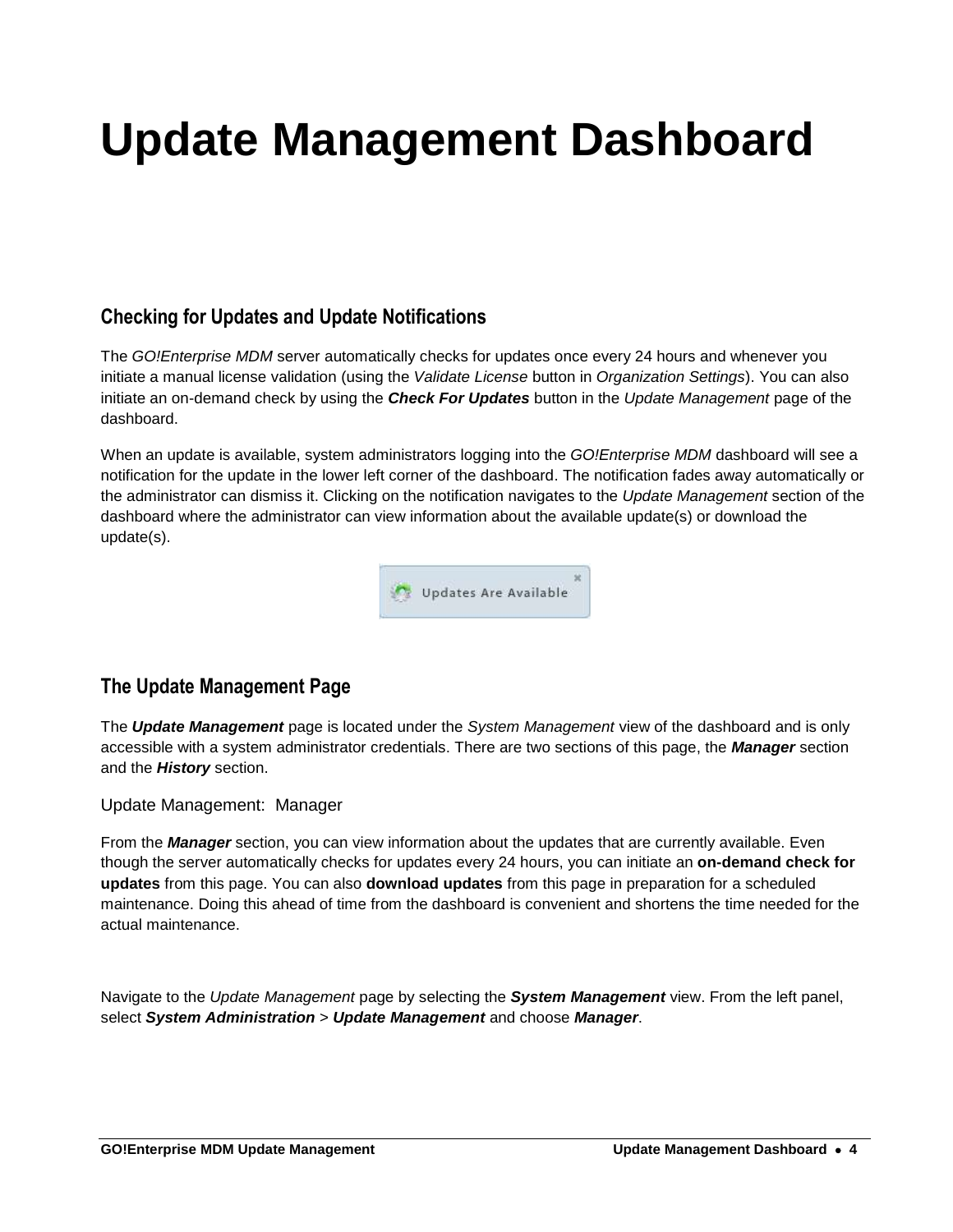

Status information and options included in the *Manager* section:

- **Currently Installed Version** the current version of your *GO!Enterprise MDM* server software
- **Latest Available Version** the most recently released version (This field is blank after the latest downloaded version has been applied.)
- **Latest Downloaded Version** the last downloaded version (This field is blank after the latest downloaded version has been applied.)
- **Check For Updates** button initiate an on-demand check for available updates
- **Download Updates** button initiate the download of the available updates
- **Reload Updates** button removes updates that have been downloaded, but not installed. Available updates are then automatically reloaded. This might be used in a case where an update became corrupted for some reason and could not be installed.
- **Best Practices** best practices for applying the updates (This does not appear after updates have been downloaded.)
- **Change Log** information about available updates that have not yet been applied (This does not appear after updates have been downloaded. View it in the *History* section.)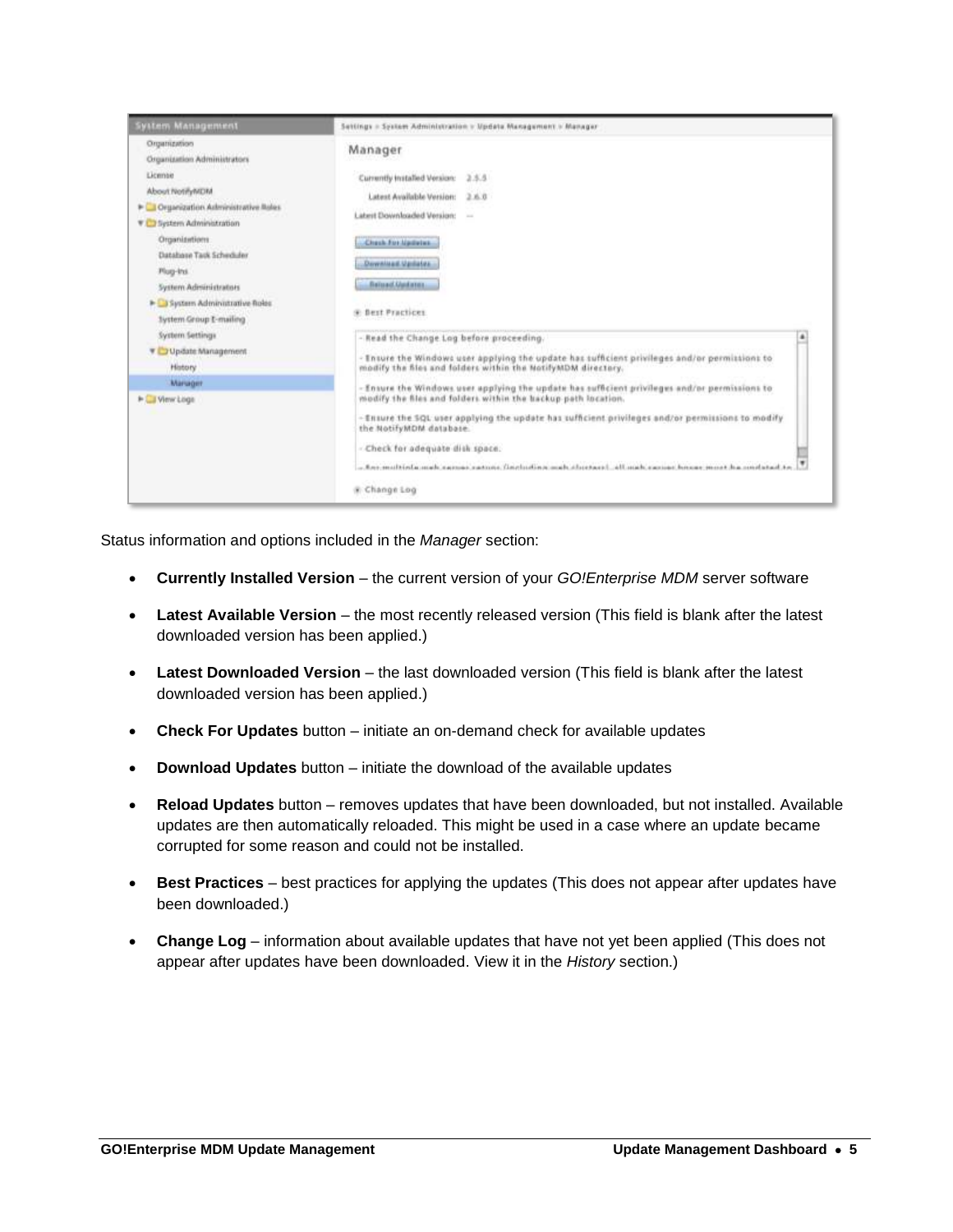#### **Viewing the Change Log**

Click the arrow beside the *Change Log* option to hide or show the notes and descriptions concerning the available update versions.

| Changes in version                                                                 | ٨ |
|------------------------------------------------------------------------------------|---|
| - Bugfix involving browser performance.                                            |   |
| - Increased performance for iOS devices.                                           |   |
| - Security update involving Update Management.                                     |   |
| - Visual improvements within the System Management and Update Management sections. |   |
| - Numerous minor bugfixes and enhancements.                                        |   |
| Changes in version<br>- 12                                                         |   |

#### **To Download the Updates**

Click the *Download Updates* button to download available updates. A progression bar displays as the download continues. You can navigate away from the page while the download is in progress. You can also cancel a download in progress.

When the download is completed, a status message displays and the *Latest Downloaded Version* statistic is updated.

Update Management: History

From the *History* section, you can view statistics about software updates that have already been applied via the GO!Enterprise MDM Update Manager application.

Navigate to the *Update Management* page by selecting the *System Management* view. From the left panel, select *System Administration* > *Update Management* and choose *History*.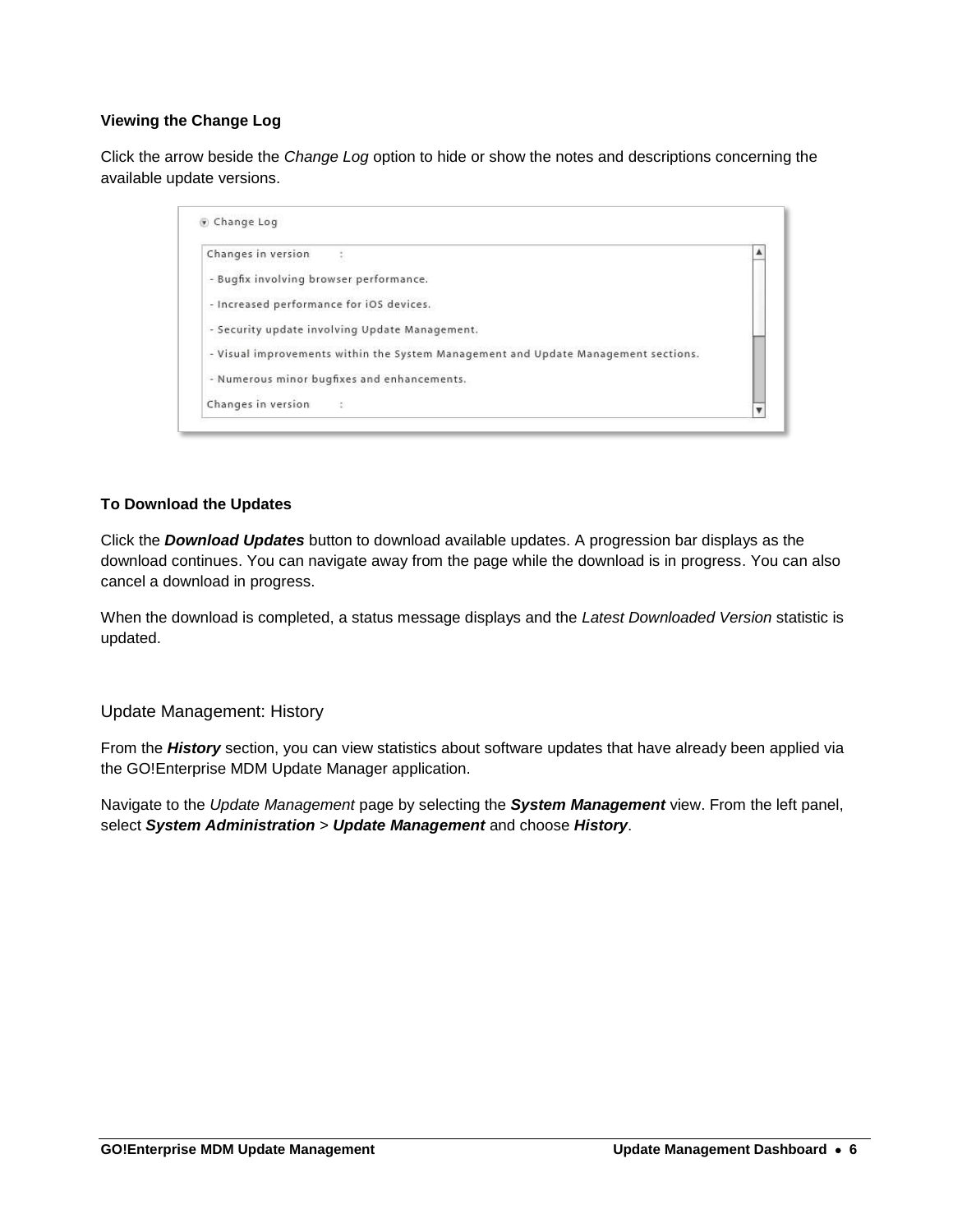| Version | Machine Name                       | Applied By    | Timestamp                         |
|---------|------------------------------------|---------------|-----------------------------------|
| 3,6.0   | WIN-BPVO1FF21CH                    | Administrator | 03/05/2014 11:19 PM (-05:00 GMT)  |
| 3.5.2   | WIN-BPVO1FF21CH                    | Administrator | 03/05/2014 11:18 PM (-05:00 GMT)  |
| 3.5.1   | WIN-BPVO1FF21CH                    | Administrator | 03/05/2014 11:17 PM (-05:00 GMT)  |
| 250     | MINI POVOIEENICU                   | Administrator | 02/05/2014 11:15 DAA/ 05:00 CART) |
|         | GO!Enterprise MDM 3.6.0 Change Log |               |                                   |

After an update has been applied, a record for the update appears in the *History* section and includes:

- Version number
- Name of the physical machine to which the update was applied
- System administrator who applied the update
- Date and time at which the update was applied
- Change log for the update that was applied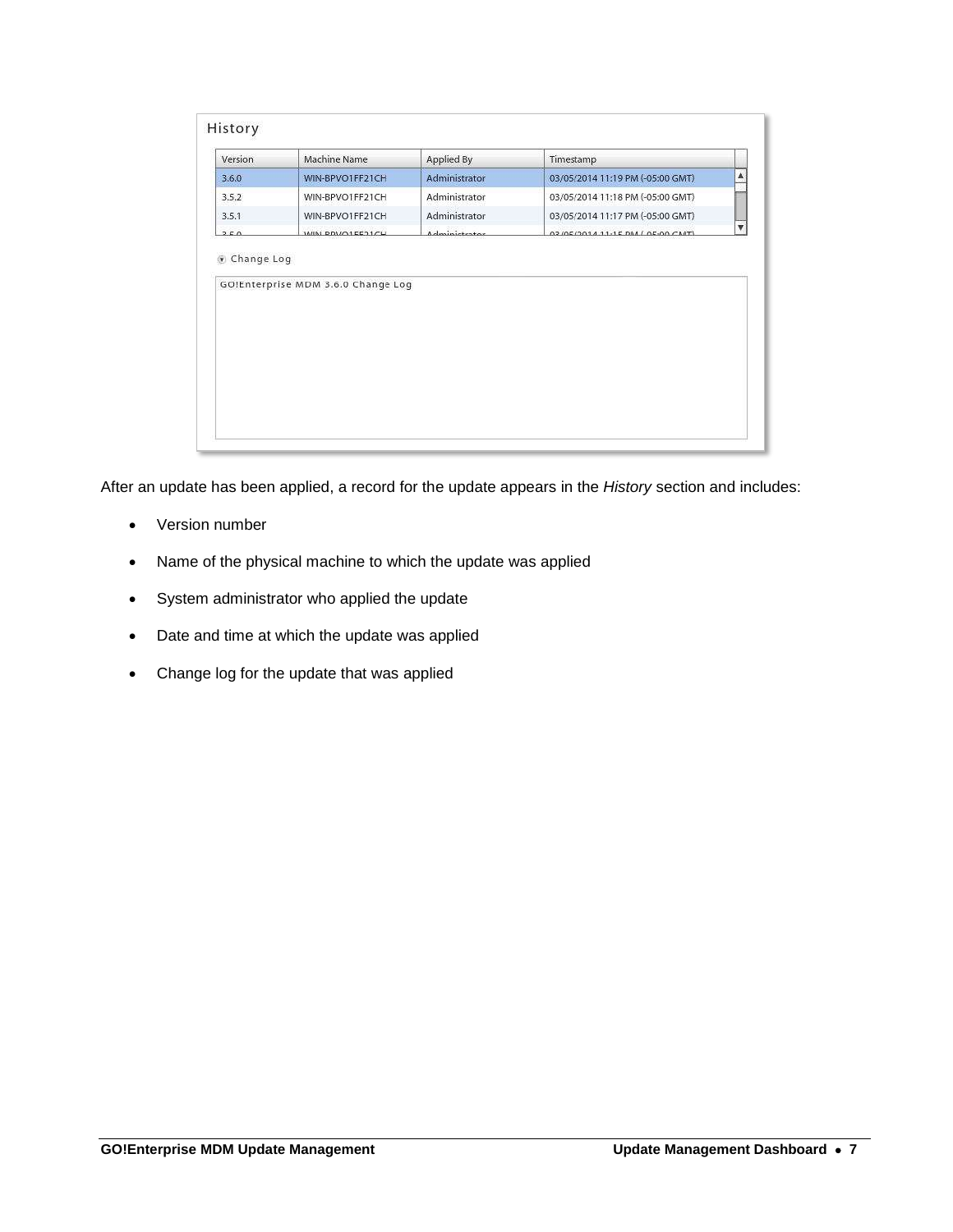# <span id="page-7-0"></span>**The Update Manager Application**

Although you can download *GO!Enterprise MDM* server software updates from the dashboard, you must apply updates using the *GO!Enterprise MDM Update Manager* application.

The *Update Manager* is a Windows application that allows the administrator to apply updates to the *GO!Enterprise MDM* server software. You can also use the application to check for new updates and read change logs. It is accessed via a desktop shortcut on the *GO!Enterprise MDM* server and requires full system administrator credentials.

**Note:** Close all Internet Explorer (IE) browsers prior to an upgrade. Leaving an IE browser open can result in caching issues after the update has been applied. If you do experience display issues after the upgrade, clear the cache using the CTRL+F5 command

### **Updates to Multiple Web/HTTP Servers**

If you have configured your system with multiple Web servers for a Network Load Balanced setup, apply updates to all servers where the *GO!Enterprise MDM* Web/HTTP component resides. The *Update Manager* does not update the SQL Database component more than once in this scenario. *Update Manager* verifies the database component version each time it is run. When it detects that the SQL component is current, it skips the updates to the database and applies only the Web/HTTP updates.

### **Update Manager Functionality**

When the *Update Manager* applies updates, it does the following:

- Stops the Web/HTTP server
- Backs up the Web server files
- Backs up the Database
- Applies the updates
- Restarts the Web/HTTP server
- On rare occasions, the process may include the application of updates to the *Update Manager* itself. In these instants, the *Update Manager* will restart automatically and continue the upgrade process by applying any subsequent updates.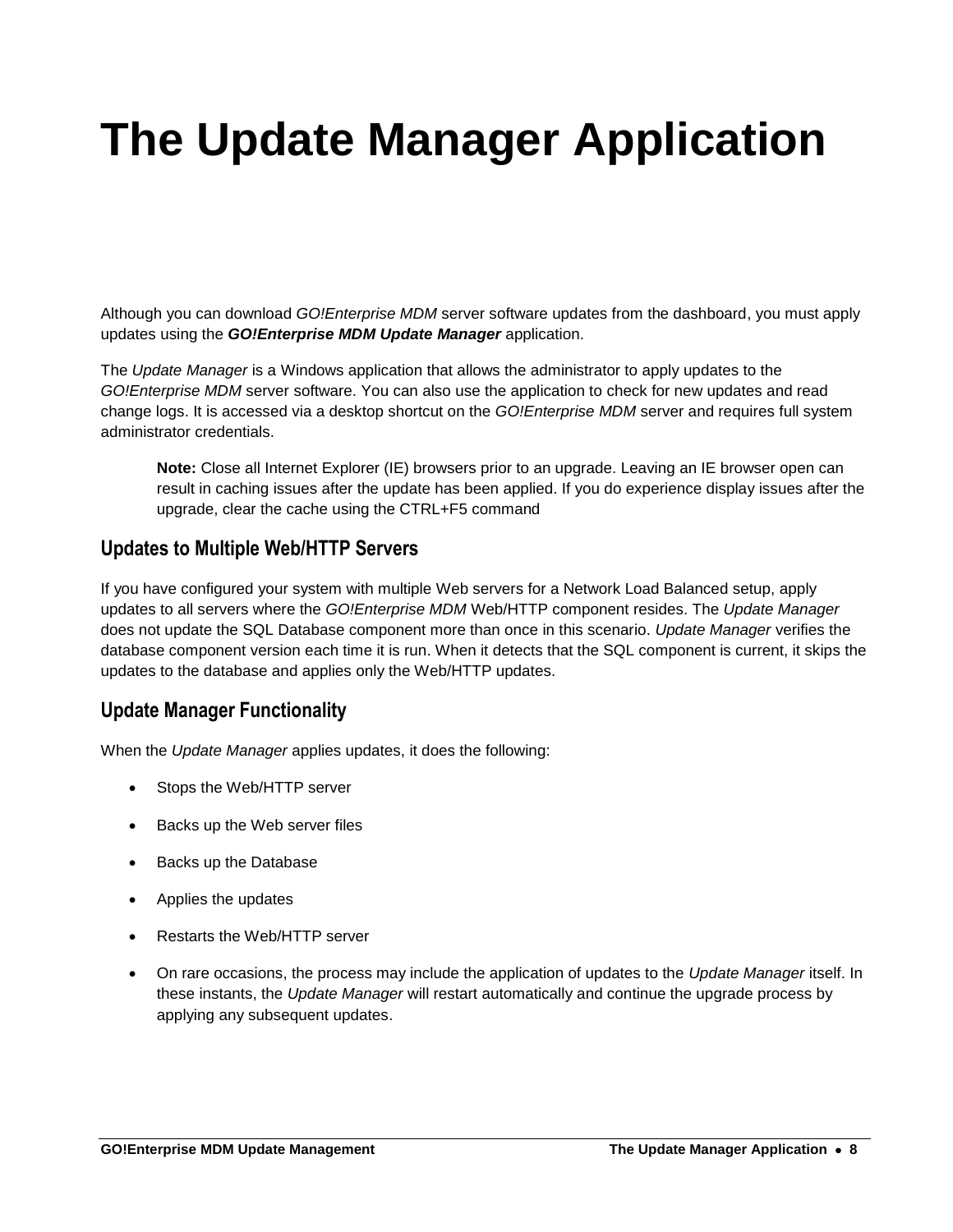#### **GO!Enterprise MDM Update Management The Update Manager Application 9**

## 1. Click the *Update Manager* icon on the desktop of the *GO!Enterprise MDM* server.

- 2. The initial page displays version status information and offers several options:
	- View the current software version
	- Download Available Updates
	- Reload Updates

**Run the Update Manager**

View the Change Log

**Current Database Version** and **Current Local Web Version** are the versions of the *GO!Enterprise MDM* SQL Database and Web/HTTP components currently installed on the server.

If you have downloaded updates from the dashboard or clicked the *Download Available Updates* button on this screen, the *Select Updates* area will be populated with any available update beyond the version your server is running.

**Update Manager** 

The *Reload Updates* button removes updates that have been downloaded, but not installed. Available updates are then automatically reloaded. This might be used in a case where an update became corrupted for some reason and could not be installed.

3. Click the **Download Available Updates** button to check the server for and download available updates. A progress meter and completion message appear as the download processes.

For new installations, where an organization has not yet been created, you must enter a license key in order to download.

| Version Status                                        |                       |
|-------------------------------------------------------|-----------------------|
| Current Database Version:                             | 3.6.0                 |
| Current Local Web Version:                            | 3,6.0                 |
| Download Available Updates                            | <b>Reload Updates</b> |
| Select Updates<br>No updates are ready to be applied. |                       |
|                                                       |                       |

| <b>Downloading Updates</b>                      |
|-------------------------------------------------|
| - All Downloads                                 |
| Downloading update 1 of 3                       |
|                                                 |
|                                                 |
| -Current Download                               |
| 5.503 MB of 5.503 MB downloaded. Verifying data |
|                                                 |
|                                                 |
| Cancel Download                                 |



 $\vert x \vert$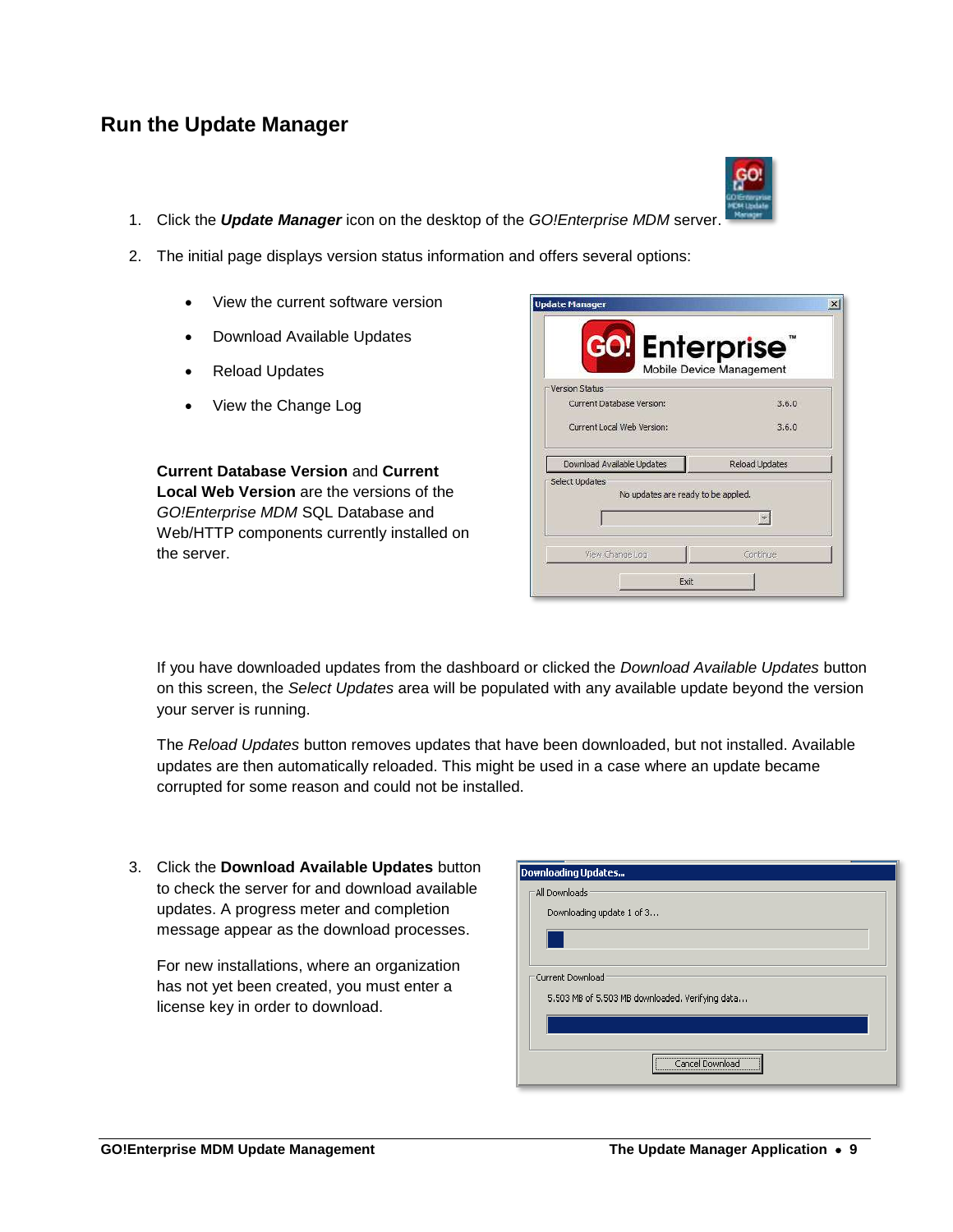You can view descriptions of the available update version(s) by clicking the **View Change Log** button.

| Change Log                                                                            |  |
|---------------------------------------------------------------------------------------|--|
| Changes in version 1.9.1:                                                             |  |
| - Bugfix involving browser performance.                                               |  |
| - Increased performance for iOS devices.                                              |  |
| - Security update involving Update Management.                                        |  |
| - Visual improvements within the System Management and Update Management<br>sertions. |  |
| - Numerous minor bugfixes and enhancements.                                           |  |
| Changes in version 1.9.0:                                                             |  |
| - Increased functionality with regard to Update management.                           |  |
|                                                                                       |  |
| OK                                                                                    |  |

*Change Log screen*

4. When you are ready to apply the update(s), select the latest update available (the default) or select another version in the drop-down list to update to. Click **Continue** to initiate the update. Confirm the version you have chosen by clicking **Yes**. If the product's End User License Agreement has changed for any reason you will be prompted to accept it.

| <b>GO!</b> Enterprise                                       |                          |  |
|-------------------------------------------------------------|--------------------------|--|
| Version Status                                              | Mobile Device Management |  |
| Current Database Version:                                   | 3.6.0                    |  |
| Current Local Web Verson:                                   | 3.6.6                    |  |
| Download Available Updates                                  | Reload Lipdates          |  |
| Select Updates<br>Please select which version to update to: |                          |  |
| 3.6.1                                                       |                          |  |
| 3.6.1                                                       |                          |  |

5. Specify a **backup location** for the Web server. Accept the default or browse to select another location.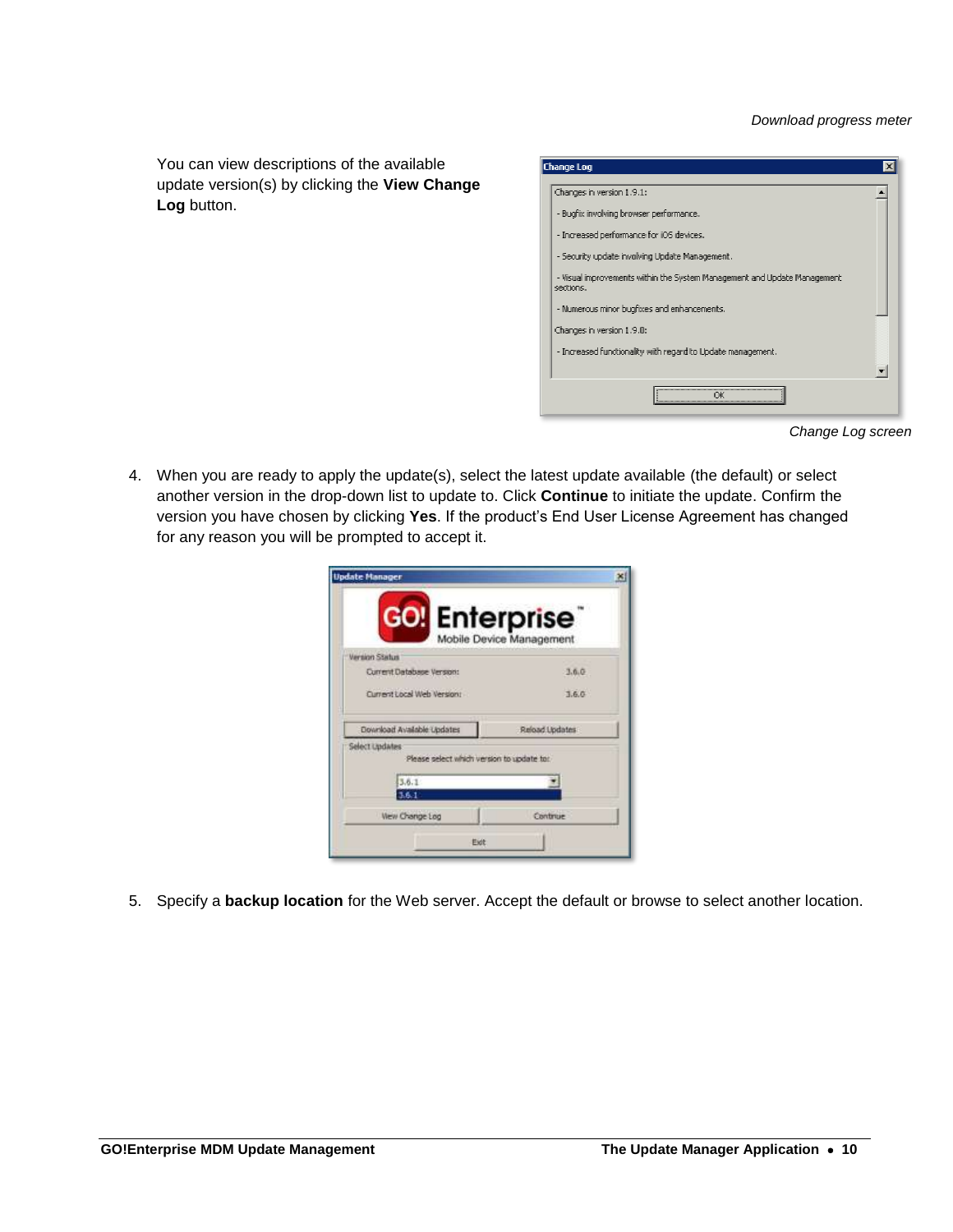| <b>Choose Backup Locations</b> |                                                                   |        |                                        |
|--------------------------------|-------------------------------------------------------------------|--------|----------------------------------------|
| Backup Locations               |                                                                   |        |                                        |
| Web Server:                    | ogram Files (x86)\NotifyMDM Server\backups                        |        | ,,,,,,,,,,,,,,,,,,,,,,,,,,,,<br>Rrowse |
| Database:                      | Backups will be placed in the default location on the SQL Server. |        |                                        |
|                                | Continue                                                          | Cancel |                                        |

6. Enter your **Windows Administrator Login credentials**. You can select the current Windows login by selecting **Use Current Window Login** or enter credentials for a different user that has Read/Write and File System permissions.

| Windows Adminstrator Login Required                                      |
|--------------------------------------------------------------------------|
| To set appropriate file permissions, an Administrator login is required. |
| Credentials entered here will not be stored.                             |
| Windows Administrator Login                                              |
| Use Current Windows Logini                                               |
| Usename:                                                                 |
| Password:                                                                |
| Cancel<br>Continue                                                       |

7. Select the type of **database credentials** to use for applying updates to the *GO!Enterprise MDM* SQL Database component.

#### Select from:

- *GO!Enterprise MDM* server login credentials
- Windows Authentication *(enter the Username and Password)*
- Trusted Connection
- SA login credentials *(enter the login password)*

| Database Credentials |
|----------------------|
|                      |
| Username:            |
| Password:            |
|                      |